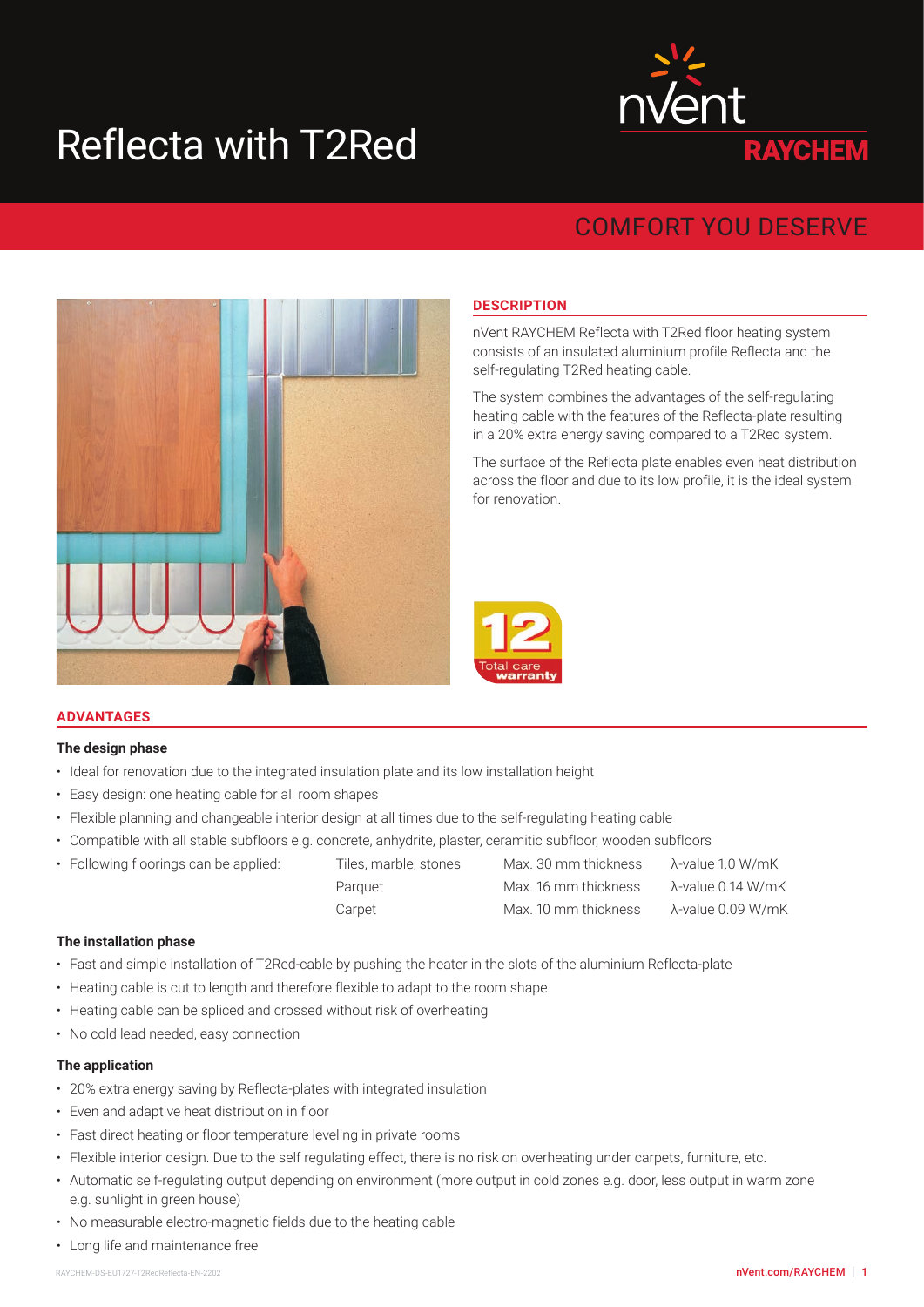| <b>TECHNICAL DATA</b>                                        |                                        |  |  |  |
|--------------------------------------------------------------|----------------------------------------|--|--|--|
| <b>Materials</b>                                             | Alu (0,5 mm thickness) & EPS (12,5 mm) |  |  |  |
| Plate dimensions                                             | 720 mm x 400 mm x 13 mm                |  |  |  |
| End plate dimensions                                         | 100 mm x 400 mm x 12,5 mm (no alu)     |  |  |  |
| Fire classification                                          | DIN 4102-B1                            |  |  |  |
| U-value                                                      | $2,33$ W/m <sup>2</sup> K              |  |  |  |
| Heat transfer coefficient                                    | 0,033 W/(mK)                           |  |  |  |
| Thermal expansion coefficient                                | $2.4 \times 10^{-5}$ 1/K               |  |  |  |
| Long term pressure capability                                | 140 kPa (14000 kg/m <sup>2</sup> )     |  |  |  |
| For information on T2Red heating cable, see document EU1689. |                                        |  |  |  |

| <b>PACKAGING AND REFERENCE NUMBER</b> |  |  |
|---------------------------------------|--|--|

| Reflecta-pack: $(3,12 \text{ m}^2)$   | 10 profile plates and 6 end plates per pack<br>Reference number: 450052-000  |
|---------------------------------------|------------------------------------------------------------------------------|
| Reflecta-pack: (0,94 m <sup>2</sup> ) | 3 profile plates and 2 end plates per pack<br>Reference number: 6012-8946251 |
| Reflecta-end plates-pack:             | 6 end plates per pack<br>Reference number: 241662-000                        |

# **RELATED NVENT RAYCHEM PRODUCTS**

Reflecta A-Fix can be used for gluing the Reflecta plates on the sub floor.

Reflecta P-Fix is used to prime the Aluminum sheet before using of flexible tiles adhesive according to manufacturers instructions.

# **SUBFLOOR PREPARATION**

The subfloor should be clean, stable and rigid, without cracks or adhesion-reducing substances. Large cracks in the subfloor should be filled prior to laying the Reflecta plates.

Uneven surfaces will need to be levelled prior to installation. With cement plaster and anhydrite plaster, one should ensure that the substance has dried sufficiently according to the applicable norms. Anhydrite plaster should be smoothened and dust free. With quickly solidifying plaster, one should follow the suppliers instructions.

Application norms, rules and data sheets as well as instructions and manuals are to be followed!

# **REFLECTA PLATE PREPARATION**

The Reflecta plates need to be conditioned to room temperature (+15 °C to +30 °C) for 24 hours before installation.

#### **INSTALLATION**

The Reflecta panels should be offset to prevent lateral movement in the subfloor, using Reflecta A-Fix for fixation to the subfloor. The end plates are to be used between the wall and the open ends of the profile plates. When the adhesive is solidified, one can put the T2Red heating cable into the slots of the profiles and be connected according to the installation instructions. The heating cable should not be installed under bath tubs, shower cabins, surface covering furniture, etc. The heating cable should not be installed where holes will be drilled in the floor. The sensor cable is to be put in a conduct and the sensor should be put in the middle between two heating cables.

Subsequently, the floor covering can be put in place. When tiles are used as floor covering, the use of Reflecta P-Fix primer on the aluminum to prepare the Reflecta plates for the tile adhesive, is mandatory.

Parquet, wood and laminate coverings can be put in a floating way as prescribed by the manufacturer. Covering by carpet or PVC is possible if a renovation sheet is applied between the profiles and the carpet or PVC. For details on the floor construction in combination with temperature sensitive floor covering, see document EU1378.

For detailed installation instructions, see document INST214.